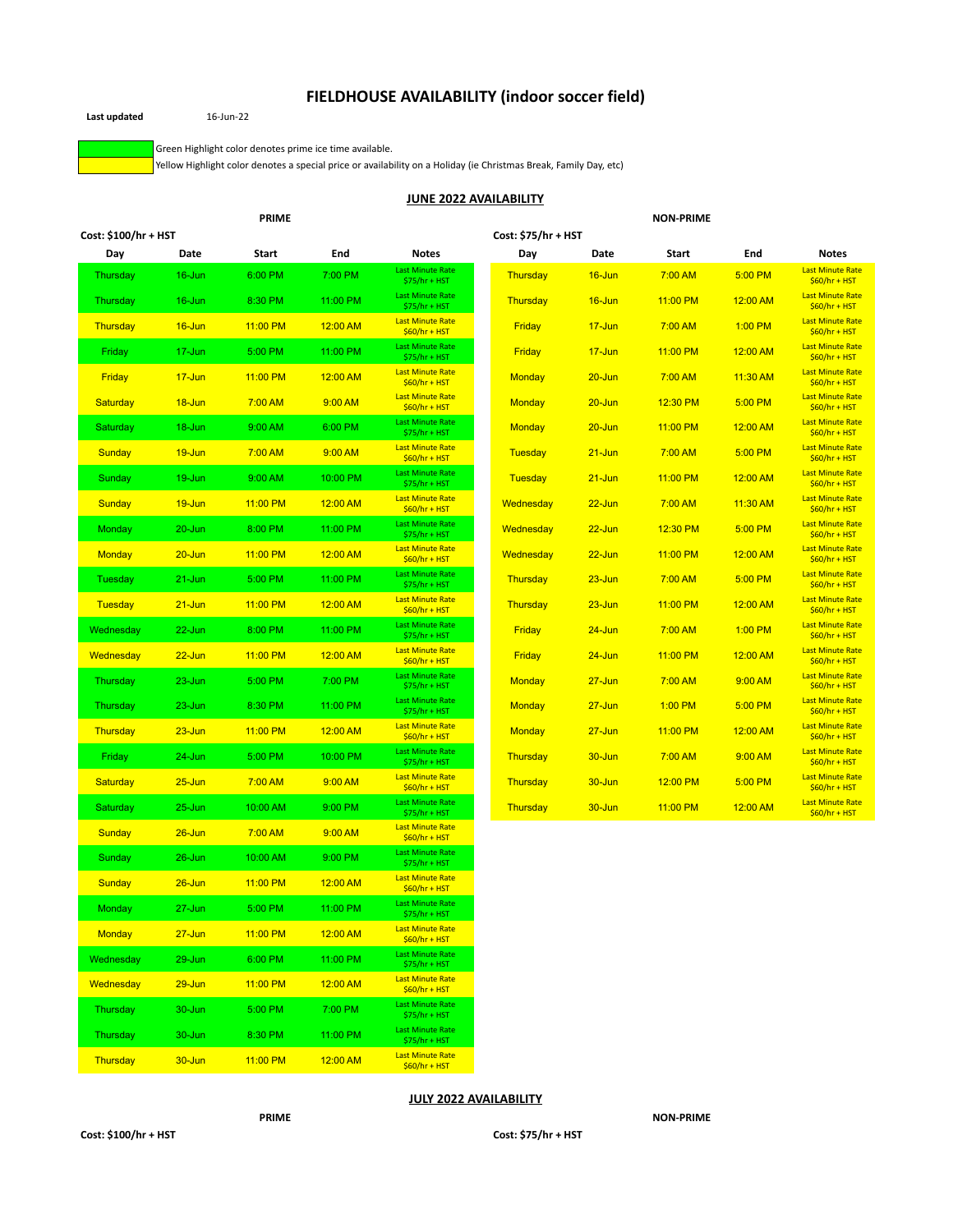| Day             | Date       | Start    | End      | <b>Notes</b>                                     | Day | Date | <b>Start</b>             | End | <b>Notes</b> |
|-----------------|------------|----------|----------|--------------------------------------------------|-----|------|--------------------------|-----|--------------|
| Friday          | 1-Jul      | 5:00 PM  | 8:00 PM  | <b>Last Minute Rate</b><br>\$75/hr + HST         |     |      | <b>MORE COMING SOON!</b> |     |              |
| Saturday        | $2$ -Jul   | 7:00 AM  | 9:00 AM  | <b>Early Morning Special</b><br>$$75/hr + HST$   |     |      |                          |     |              |
| Saturday        | $2$ -Jul   | 9:00 AM  | 9:00 PM  | <b>Last Minute Rate</b><br>$$75/hr + HST$        |     |      |                          |     |              |
| Sunday          | $3 -$ Jul  | 7:00 AM  | 9:00 AM  | <b>Early Morning Special</b><br>$$75/hr + HST$   |     |      |                          |     |              |
| Sunday          | 3-Jul      | 9:00 AM  | 9:00 PM  | <b>Last Minute Rate</b><br>$$75/hr + HST$        |     |      |                          |     |              |
| <b>Monday</b>   | 4-Jul      | 5:00 PM  | 11:00 PM | <b>Summer Evening Special</b><br>$$100/hr + HST$ |     |      |                          |     |              |
| <b>Monday</b>   | 4-Jul      | 11:00 PM | 12:00 AM | <b>Late Night Special</b><br>$$75/hr + HST$      |     |      |                          |     |              |
| Tuesday         | 5-Jul      | 5:00 PM  | 11:00 PM | <b>Summer Evening Special</b><br>$$100/hr + HST$ |     |      |                          |     |              |
| Tuesday         | $5 -$ Jul  | 11:00 PM | 12:00 AM | <b>Late Night Special</b><br>$$75/hr + HST$      |     |      |                          |     |              |
| Wednesday       | 6-Jul      | 5:00 PM  | 11:00 PM | <b>Summer Evening Special</b><br>$$100/hr + HST$ |     |      |                          |     |              |
| Wednesday       | 6-Jul      | 11:00 PM | 12:00 AM | <b>Late Night Special</b><br>$$75/hr + HST$      |     |      |                          |     |              |
| <b>Thursday</b> | 7-Jul      | 5:00 PM  | 7:00 PM  | <b>Summer Evening Special</b><br>$$100/hr + HST$ |     |      |                          |     |              |
| Thursday        | 7-Jul      | 8:30 PM  | 11:00 PM | <b>Summer Evening Special</b><br>$$100/hr + HST$ |     |      |                          |     |              |
| Thursday        | 7-Jul      | 11:00 PM | 12:00 AM | <b>Late Night Special</b><br>$$75/hr + HST$      |     |      |                          |     |              |
| Friday          | 8-Jul      | 5:00 PM  | 8:00 PM  | <b>Summer Evening Special</b><br>$$90/hr + HST$  |     |      |                          |     |              |
| Saturday        | 9-Jul      | 8:00 AM  | 4:00 PM  | <b>Weekend Special</b><br>$$90/hr + HST$         |     |      |                          |     |              |
| Sunday          | $10 -$ Jul | 8:00 AM  | 11:00 PM | <b>Weekend Special</b><br>\$90/hr + HST          |     |      |                          |     |              |
| Monday          | $11$ -Jul  | 5:00 PM  | 11:00 PM | <b>Summer Evening Special</b><br>$$100/hr + HST$ |     |      |                          |     |              |
| <b>Monday</b>   | $11 -$ Jul | 11:00 PM | 12:00 AM | <b>Late Night Special</b><br>$$75/hr + HST$      |     |      |                          |     |              |
| Tuesday         | 12-Jul     | 5:00 PM  | 11:00 PM | <b>Summer Evening Special</b><br>$$100/hr + HST$ |     |      |                          |     |              |
| Tuesday         | $12$ -Jul  | 11:00 PM | 12:00 AM | <b>Late Night Special</b><br>$$75/hr + HST$      |     |      |                          |     |              |
| Wednesday       | $13 -$ Jul | 5:00 PM  | 11:00 PM | <b>Summer Evening Special</b><br>$$100/hr + HST$ |     |      |                          |     |              |
| Wednesday       | $13 -$ Jul | 11:00 PM | 12:00 AM | <b>Late Night Special</b><br>$$75/hr + HST$      |     |      |                          |     |              |
| Thursday        | $14$ -Jul  | 5:00 PM  | 7:00 PM  | <b>Summer Evening Special</b><br>$$100/hr + HST$ |     |      |                          |     |              |
| Thursday        | 14-Jul     | 8:30 PM  | 11:00 PM | <b>Summer Evening Special</b><br>$$100/hr + HST$ |     |      |                          |     |              |
| Thursday        | $14 -$ Jul | 11:00 PM | 12:00 AM | <b>Late Night Special</b><br>$$75/hr + HST$      |     |      |                          |     |              |
| Friday          | $15 -$ Jul | 5:00 PM  | 8:00 PM  | <b>Summer Evening Special</b><br>$$90/hr + HST$  |     |      |                          |     |              |
| Saturday        | $16$ -Jul  | 8:00 AM  | 4:00 PM  | <b>Weekend Special</b><br>$$90/hr + HST$         |     |      |                          |     |              |
| Sunday          | 17-Jul     | 8:00 AM  | 11:00 PM | <b>Weekend Special</b><br>\$90/hr + HST          |     |      |                          |     |              |
| Monday          | 18-Jul     | 5:00 PM  | 11:00 PM | <b>Summer Evening Special</b><br>$$100/hr + HST$ |     |      |                          |     |              |
| <b>Monday</b>   | $18 -$ Jul | 11:00 PM | 12:00 AM | <b>Late Night Special</b><br>$$75/hr + HST$      |     |      |                          |     |              |
| Tuesday         | 19-Jul     | 5:00 PM  | 11:00 PM | <b>Summer Evening Special</b><br>$$100/hr + HST$ |     |      |                          |     |              |
| <b>Tuesday</b>  | $19 -$ Jul | 11:00 PM | 12:00 AM | <b>Late Night Special</b><br>$$75/hr + HST$      |     |      |                          |     |              |
| Wednesday       | 20-Jul     | 5:00 PM  | 11:00 PM | <b>Summer Evening Special</b><br>$$100/hr + HST$ |     |      |                          |     |              |
| Wednesday       | $20 -$ Jul | 11:00 PM | 12:00 AM | <b>Late Night Special</b><br>$$75/hr + HST$      |     |      |                          |     |              |
| Thursday        | 21-Jul     | 5:00 PM  | 7:00 PM  | <b>Summer Evening Special</b><br>$$100/hr + HST$ |     |      |                          |     |              |
| Thursday        | 21-Jul     | 8:30 PM  | 11:00 PM | <b>Summer Evening Special</b><br>$$100/hr + HST$ |     |      |                          |     |              |
| Thursday        | $21 -$ Jul | 11:00 PM | 12:00 AM | <b>Late Night Special</b><br>$$75/hr + HST$      |     |      |                          |     |              |
| Friday          | 22-Jul     | 5:00 PM  | 8:00 PM  | <b>Summer Evening Special</b><br>$$90/hr + HST$  |     |      |                          |     |              |
| Saturday        | $23 -$ Jul | 8:00 AM  | 4:00 PM  | <b>Weekend Special</b><br>$$90/hr + HST$         |     |      |                          |     |              |
| Sunday          | 24-Jul     | 8:00 AM  | 11:00 PM | <b>Weekend Special</b><br>$$90/hr + HST$         |     |      |                          |     |              |

| Day | Date | Start                    | End | <b>Notes</b> |
|-----|------|--------------------------|-----|--------------|
|     |      | <b>MORE COMING SOON!</b> |     |              |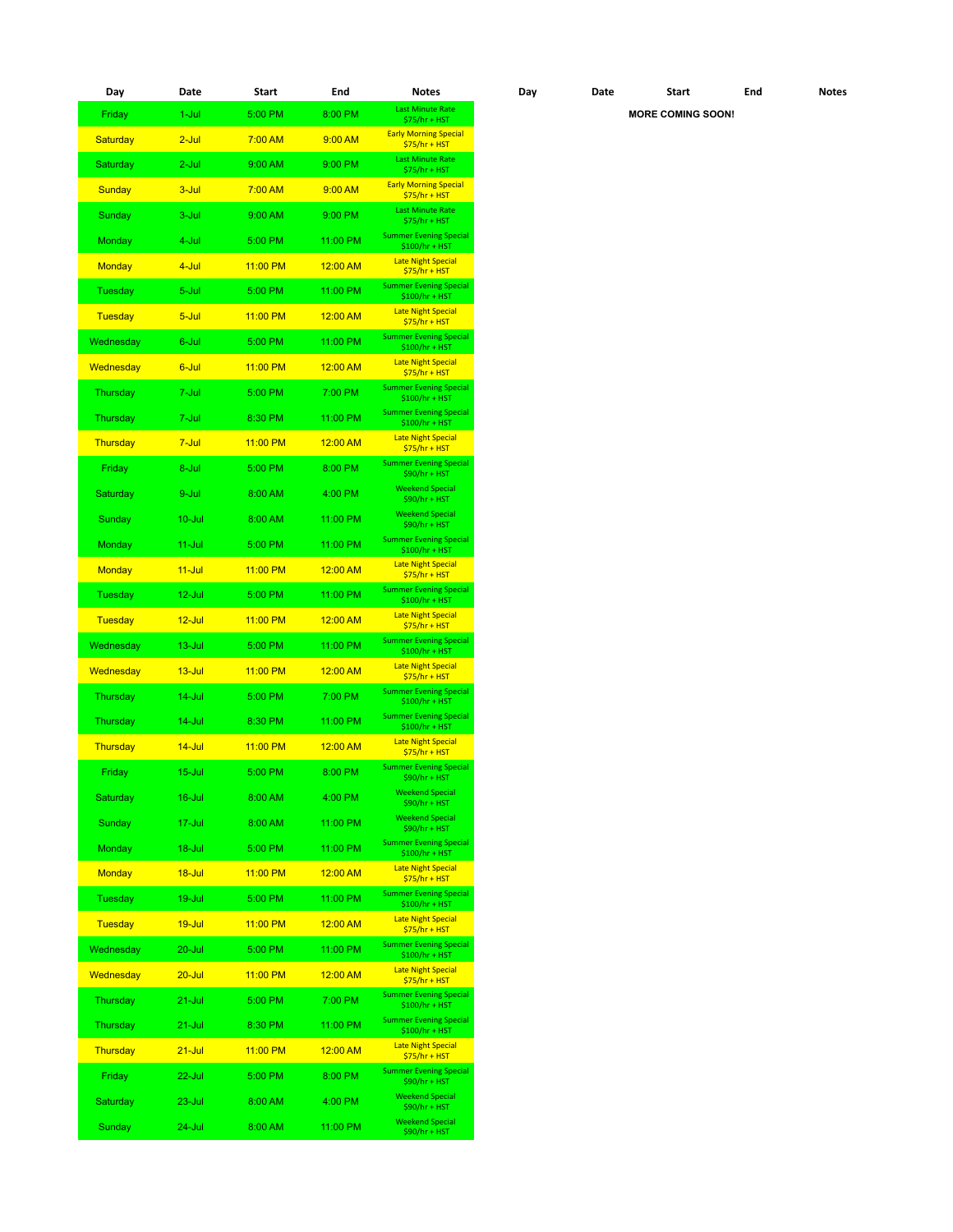| Monday        | $25 -$ Jul | 5:00 PM    | 11:00 PM   | <b>Summer Evening Special</b><br>\$100/hr + HST  |
|---------------|------------|------------|------------|--------------------------------------------------|
| <b>Monday</b> | $25 -$ Jul | $11:00$ PM | 12:00 AM   | <b>Late Night Special</b><br>$$75/hr + HST$      |
| Tuesday       | $26 -$ Jul | 5:00 PM    | 11:00 PM   | <b>Summer Evening Special</b><br>$$100/hr + HST$ |
| Tuesday       | $26 -$ Jul | $11:00$ PM | 12:00 AM   | <b>Late Night Special</b><br>$$75/hr + HST$      |
| Wednesday     | $27 -$ Jul | 5:00 PM    | 11:00 PM   | <b>Summer Evening Special</b><br>\$100/hr + HST  |
| Wednesday     | $27 -$ Jul | $11:00$ PM | 12:00 AM   | <b>Late Night Special</b><br>$$75/hr + HST$      |
| Thursday      | $28 - h  $ | 5:00 PM    | 7:00 PM    | <b>Summer Evening Special</b><br>$$100/hr + HST$ |
| Thursday      | $28 -$ Jul | 8:30 PM    | 11:00 PM   | <b>Summer Evening Special</b><br>\$100/hr + HST  |
| Thursday      | $28 -$ Jul | $11:00$ PM | $12.00$ AM | <b>Late Night Special</b><br>$$75/hr + HST$      |
| Friday        | $29 -$ Jul | 5:00 PM    | 8:00 PM    | <b>Summer Evening Special</b><br>\$90/hr + HST   |
| Saturday      | $30 -$ Jul | $8:00$ AM  | $4:00$ PM  | <b>Weekend Special</b><br>$$90/hr + HST$         |
| Sunday        | $31 -$ Jul | 8:00 AM    | $4:00$ PM  | <b>Weekend Special</b><br>$$90/hr + HST$         |

#### **AUGUST 2022 AVAILABILITY**

# **PRIME NON-PRIME Cost: \$100/hr + HST Cost: \$75/hr + HST Day Date Start End Notes Day Date Start End Notes**  $MORE$  **COMING SOON!**  $$75/hr + HST$  \$100/hr + HST  $$75/hr + HST$ \$100/hr + HST

| Day            | Date   | <b>Start</b> | End      | Notes                                            |
|----------------|--------|--------------|----------|--------------------------------------------------|
| Monday         | 1-Aug  | 5:00 PM      | 11:00 PM | <b>Long Weekend Special</b><br>\$90/hr + HST     |
| <b>Monday</b>  | 1-Aug  | 11:00 PM     | 12:00 AM | <b>Late Night Special</b><br>$$75/hr + HST$      |
| Tuesday        | 2-Aug  | 5:00 PM      | 11:00 PM | <b>Summer Evening Special</b><br>\$100/hr + HST  |
| <b>Tuesday</b> | 2-Aug  | 11:00 PM     | 12:00 AM | <b>Late Night Special</b><br>$$75/hr + HST$      |
| Wednesday      | 3-Aug  | 5:00 PM      | 11:00 PM | <b>Summer Evening Special</b><br>\$100/hr + HST  |
| Wednesday      | 3-Aug  | 11:00 PM     | 12:00 AM | <b>Late Night Special</b><br>$$75/hr + HST$      |
| Thursday       | 4-Aug  | 5:00 PM      | 11:00 PM | <b>Summer Evening Special</b><br>\$100/hr + HST  |
| Thursday       | 4-Aug  | 11:00 PM     | 12:00 AM | <b>Late Night Special</b><br>$$75/hr + HST$      |
| Friday         | 5-Aug  | 5:00 PM      | 8:00 PM  | <b>Summer Evening Special</b><br>\$90/hr + HST   |
| Saturday       | 6-Aug  | 8:00 AM      | 6:00 PM  | <b>Weekend Special</b><br>\$90/hr + HST          |
| Sunday         | 7-Aug  | 8:00 AM      | 11:00 PM | <b>Weekend Special</b><br>\$90/hr + HST          |
| Monday         | 8-Aug  | 5:00 PM      | 11:00 PM | <b>Summer Evening Special</b><br>\$100/hr + HST  |
| <b>Monday</b>  | 8-Aug  | 11:00 PM     | 12:00 AM | <b>Late Night Special</b><br>$$75/hr + HST$      |
| Tuesday        | 9-Aug  | 5:00 PM      | 11:00 PM | <b>Summer Evening Special</b><br>\$100/hr + HST  |
| <b>Tuesday</b> | 9-Aug  | 11:00 PM     | 12:00 AM | <b>Late Night Special</b><br>$$75/hr + HST$      |
| Wednesday      | 10-Aug | 5:00 PM      | 11:00 PM | <b>Summer Evening Special</b><br>$$100/hr + HST$ |
| Wednesday      | 10-Aug | 11:00 PM     | 12:00 AM | <b>Late Night Special</b><br>$$75/hr + HST$      |
| Thursday       | 11-Aug | 5:00 PM      | 11:00 PM | <b>Summer Evening Special</b><br>\$100/hr + HST  |
| Thursday       | 11-Aug | 11:00 PM     | 12:00 AM | <b>Late Night Special</b><br>$$75/hr + HST$      |
| Friday         | 12-Aug | 5:00 PM      | 8:00 PM  | <b>Summer Evening Special</b><br>\$90/hr + HST   |
| Saturday       | 13-Aug | 8:00 AM      | 6:00 PM  | <b>Weekend Special</b><br>\$90/hr + HST          |
| Sunday         | 14-Aug | 8:00 AM      | 11:00 PM | <b>Weekend Special</b><br>\$90/hr + HST          |
| Monday         | 15-Aug | 5:00 PM      | 11:00 PM | <b>Summer Evening Special</b><br>\$100/hr + HST  |
| <b>Monday</b>  | 15-Aug | 11:00 PM     | 12:00 AM | <b>Late Night Special</b><br>$$75/hr + HST$      |
| Tuesday        | 16-Aug | 5:00 PM      | 11:00 PM | <b>Summer Evening Special</b><br>\$100/hr + HST  |
| <b>Tuesday</b> | 16-Aug | 11:00 PM     | 12:00 AM | <b>Late Night Special</b><br>\$75/hr + HST       |